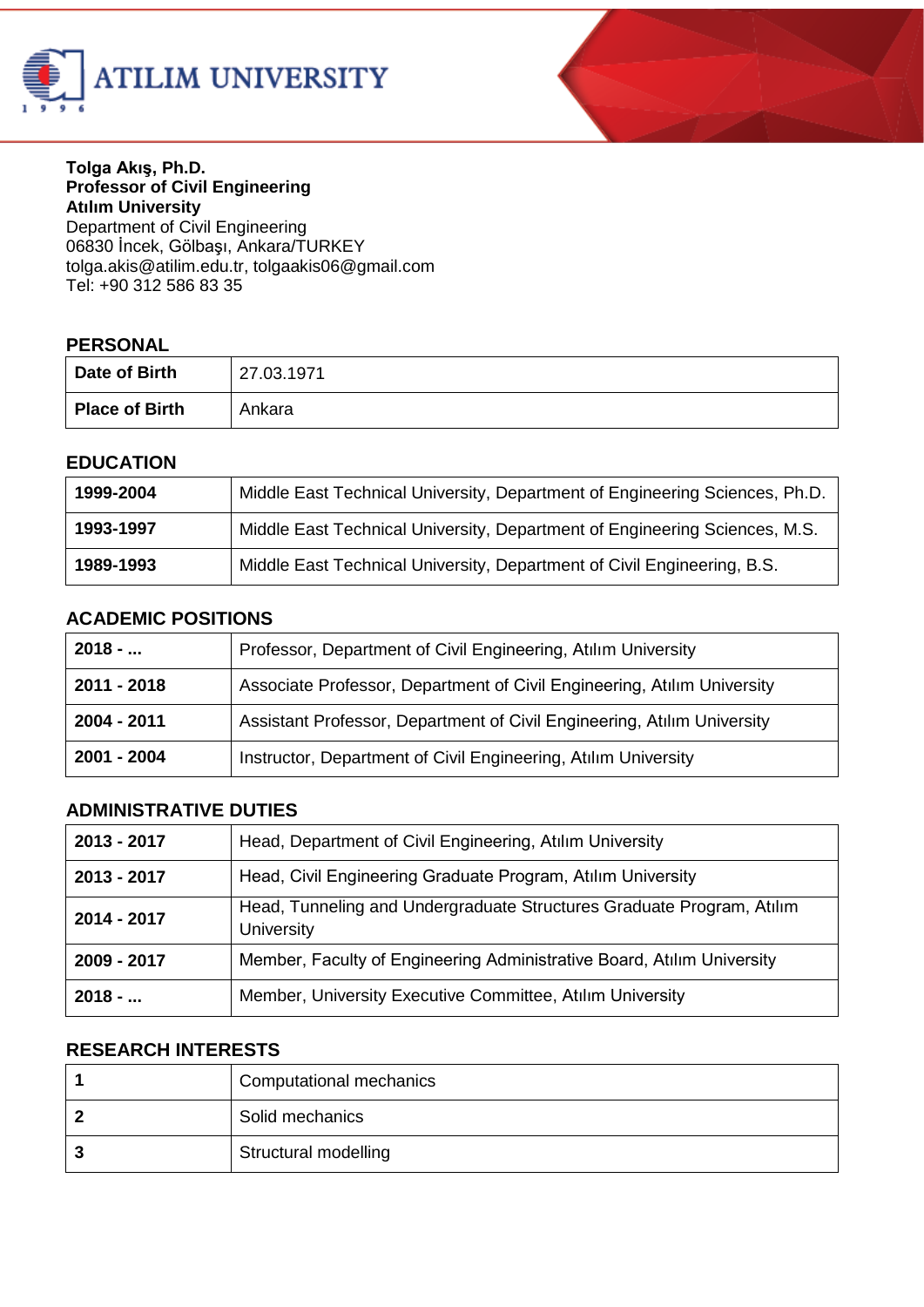## **INDUSTRIAL WORK EXPERIENCE**

| 2000 - 2001 | Civil Engineer, Nakel Engineering Company                                                                           |
|-------------|---------------------------------------------------------------------------------------------------------------------|
| 1998 - 1999 | Civil Engineer, Yüksel Construction Company, Borcka and Muratlı Dam and<br><b>HEPP Projects</b>                     |
| 1994 - 1996 | Technical Office Engineer, Yüksel Construction Company, Ankara Central<br><b>Wastewater Treatment Plant Project</b> |

## **PUBLICATIONS**

#### **Articles**

| 1              | Azad S.K., Akış T., 2022. Metaheuristic Optimization of Rotating Multilayer<br>Composite Tubes Under Internal Heating and Pressure. Iranian Journal of<br>Science and Technology-Transactions of Mechanical Engineering (Doi:<br>10.1007/s40997-020-00421-1) |
|----------------|--------------------------------------------------------------------------------------------------------------------------------------------------------------------------------------------------------------------------------------------------------------|
| $\mathbf 2$    | Mertol H.C., Akış T., Tunç G., 2021. 30.10.2020 Ege Denizi depreminin<br>betonarme yapılar üzerindeki etkileri. Türkiye Mühendislik Haberleri, 506, 19-<br>40.                                                                                               |
| 3              | Mertol H.C., Tunc G., Akis T., 2021. Evaluation of masonry buildings and<br>mosques after Sivrice earthquake. Građevinar, 73, 881-892.                                                                                                                       |
| 4              | Mertol H.C., Tunc G., Akis T., 2021. Damage Observation of Reinforced<br>Concrete Buildings after 2020 Sivrice (Elazığ) Earthquake. Journal of<br>Performance of Constructed Facilities, 35, 04021053.                                                       |
| 5              | Akış T., Eraslan, A.N., 2020. A concise analytical treatment of elastic<br>response of a cooling two-layer solid cylinder with different end and boundary<br>conditions. Isı Bilimi ve Tekniği Dergisi, 40, 293-308.                                         |
| 6              | Azad S.K., Akış T., 2019. A study of shrink-fitting for optimal design of multi-<br>layer composite tubes subjected to internal and external pressure. Iranian<br>Journal of Science and Technology-Transactions of Mechanical Engineering,<br>43, 451-467.  |
| $\overline{7}$ | Akış T., Azad S.K., 2019. Structural design optimization of multi-layer<br>spherical pressure vessels: A metaheuristic approach. Iranian Journal of<br>Science and Technology-Transactions of Mechanical Engineering, 43, 75-90.                             |
| 8              | Azad S.K., Akış T., 2018. Automated selection of optimal material for<br>pressurized multi-layer composite tubes based on an evolutionary approach.<br>Neural Computing and Applications 29, 405-416.                                                        |
| 9              | Akiş T., 2017. On the yielding of two-layer composite spherical pressure<br>vessels. Politeknik Dergisi 20, 9-16.                                                                                                                                            |
| 10             | Baran E., Akis T., Sen G., Draisawi A., 2016. Experimental and numerical<br>analysis of a bolted connection in steel transmission towers. Journal of<br>Constructional Steel Research 121, 253-260.                                                          |
| 11             | Eraslan A.N., Akis T., Akis E., 2016. Deformation analysis of two-layer<br>composite tubes under cyclic loading of external pressure. Journal of Basic<br>and Applied Research International 13, 107-119.                                                    |
| 12             | Eraslan A.N., Akis T., 2015. Analytical solutions to elastic functionally graded<br>cylindrical and spherical pressure vessels. Journal of Multidisciplinary<br>Engineering Science and Technology 2, ISSN: 3159-0040.                                       |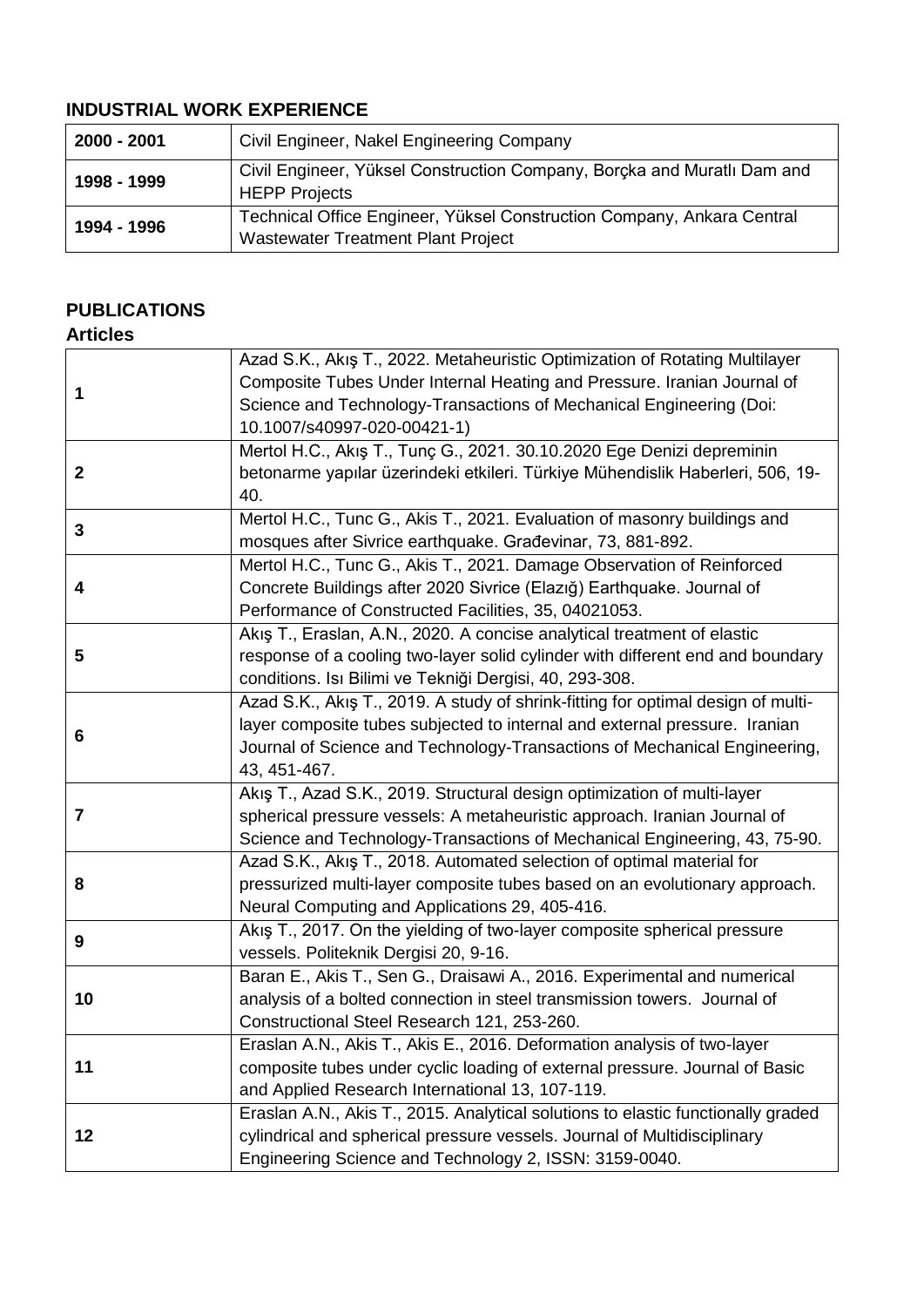|    | Eraslan A.N., Akis T., 2015. Stress analysis in strain hardening two-layer         |
|----|------------------------------------------------------------------------------------|
| 13 | composite tubes subject to cyclic loading of internal pressure. International      |
|    | Journal of Advances in Applied Mathematics and Mechanics 3, 65-76.                 |
|    | Akış T., Eren Ö., 2015. Radyal yönde basınç uygulanan fonksiyonel                  |
| 14 | derecelendirilmiş malzemeden yapılmış uzun tüplerde von Mises kriterine            |
|    | göre akmanın başlaması. Politeknik Dergisi 18, 63-71.                              |
|    | Alkan N., Akis T., 2013. Psychological characteristics of free diving athletes: A  |
| 15 | comparative study. International Journal of Humanities and Social Science 3,       |
|    | 150-157.                                                                           |
|    | Eraslan A.N., Akis T., 2012. Amendments on "Application of Mises yield             |
| 16 | criterion to rotating solid disk problem" by N. Aleksandrova [Int. J. Eng. Sci. 51 |
|    | (2012) 333-337]. International Journal of Engineering Science 56, 127-128.         |
|    | Baran E., Akis T., Yesilmen S., 2012. Pull-out behavior of prestressing            |
| 17 | strands in steel fiber reinforced concrete. Construction and Building Materials    |
|    | 28, 362-371.                                                                       |
|    | Akis T., Tokdemir T., Yilmaz C., 2009. Modeling of asymmetric shear wall-          |
| 18 | frame building structures. Journal of Asian Architecture and Building              |
|    | Engineering, 531-538.                                                              |
|    | Akis T., 2009. Elastoplastic analysis of functionally graded spherical pressure    |
| 19 | vessels. Computational Materials Science 46, 545-554.                              |
|    | Eraslan A.N., Akis T., 2008. Discussion of the article "Approximate solution of    |
|    | limit angular speed for externally loaded rotating solid disk" by S. Bhowmick,     |
| 20 | D. Misra and N.K. Saha [Int J Mech Sci 2008; 50:163-74]. International             |
|    | Journal of Mechanical Sciences 50, 1432-1433.                                      |
|    | Akis T., Eraslan A.N., 2007. Exact solution of rotating FGM shaft problem in       |
| 21 | elastoplastic state of stress. Archive of Applied Mechanics 77, 745-765.           |
|    | Eraslan A.N., Akış T., 2007. Numerical solutions of a simplified reactive flow     |
| 22 | model. Arı the Bulletin of the Technical University of Istanbul 54, 69-75.         |
|    | Eraslan A.N., Akis T., 2006. Plane strain analytical solutions for a functionally  |
| 23 | graded elastic-plastic pressurized tube. International Journal of Pressure         |
|    | Vessels and Piping 83, 635-644.                                                    |
|    | Eraslan A.N., Akis T., 2006. The stress response of partially plastic rotating     |
| 24 | FGM hollow shafts: Analytical treatment for axially constrained ends.              |
|    | Mechanics Based Design of Structures and Machines 34, 241-260.                     |
|    | Akis T., Eraslan A.N., 2006. The stress response and onset of yield of rotating    |
| 25 | FGM hollow shafts. Acta Mechanica 187, 169-187.                                    |
|    | Eraslan A.N., Akis T., 2006. On the plane strain and plane stress solutions of     |
| 26 | functionally graded rotating solid shaft and solid disk problems. Acta             |
|    | Mechanica 181, 43-63.                                                              |
|    | Akış T., 2006. Isı etkisi altındaki fonksiyonel derecelendirilmiş malzemeden       |
| 27 | yapılmış uzun tüplerde plastik akmanın başlaması. Gazi Üniversitesi Müh.           |
|    | Mim. Fak. Dergisi 21, 737-743.                                                     |
|    | Eraslan A.N., Akis T., 2005. Yielding of two-layer shrink-fitted composite tubes   |
| 28 | subject to radial pressure. Forschung im Ingenieurwesen 69, 187-196.               |
|    |                                                                                    |
|    | Eraslan A.N., Akış T., 2005. Elastoplastic response of a long functionally         |
| 29 | graded tube subjected to internal pressure. Turkish Journal of Engineering         |
|    | and Environmental Sciences 29, 361-368.                                            |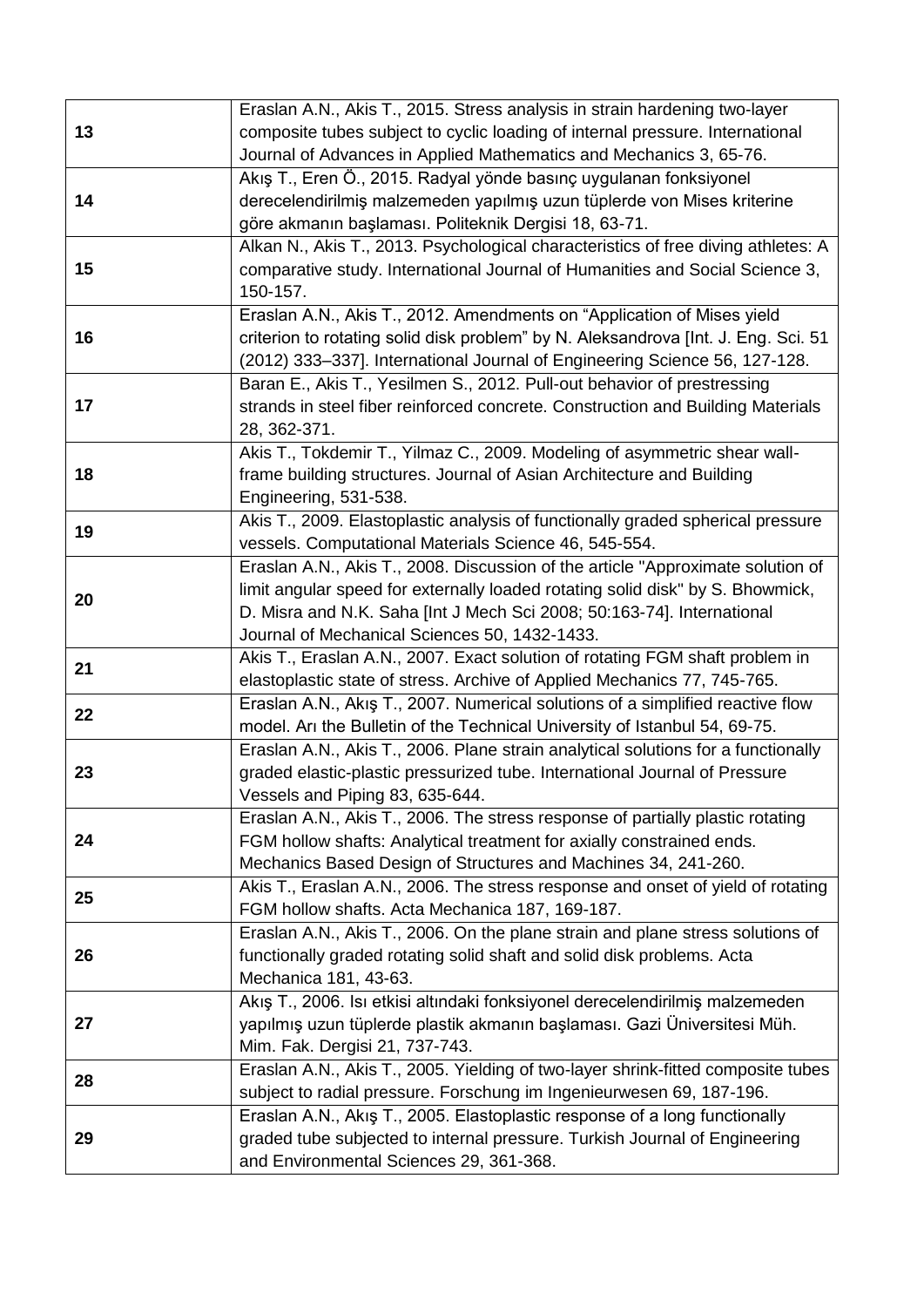| 30 | Akış T., Eraslan A.N., 2005. Radyal yönde basınç uygulanan konsentrik uzun<br>tüplerde von Mises akma kriterine göre akmanın başlaması. Gazi Üniversitesi<br>Müh. Mim. Fak. Dergisi 20, 365-372.               |
|----|----------------------------------------------------------------------------------------------------------------------------------------------------------------------------------------------------------------|
| 31 | Akis T., Orcan Y., 2004. Experimental and analytical investigation of the<br>mechanics of crawl stroke swimming. Mechanics Research Communications<br>31, 243-261.                                             |
| 32 | Eraslan A.N., Akış T., 2004. Deformation analysis of elastic-plastic two layer<br>tubes subject to pressure: An analytical approach. Turkish Journal of<br>Engineering and Environmental Sciences 28, 261-268. |
| 33 | Eraslan A.N., Akis T., 2003. On the elastic-plastic deformation of a rotating<br>disk subjected to a radial temperature gradient. Mechanics Based Design of<br>Structures and Machines 31, 529-561.            |
| 34 | Akış T., Coşkun S.B., 2003. Boşluklu perde duvar sistemlerin serbest titreşim<br>periyotlarının farklı yöntemlerle hesaplanması. Gazi Üniversitesi Fen Bilimleri<br>Dergisi 16, 709-716.                       |

#### **Books**

| Mertol H.C., Akış T., Tunç G., 2021. Elazığ-Sivrice Depremi Raporu<br>(24.01.2020). Hiperyayın, İstanbul. |
|-----------------------------------------------------------------------------------------------------------|
| Mertol H.C., Akış T., Tunç G., 2021. Ege Denizi Depremi Raporu<br>(30.10.2020). Hiperyayın, İstanbul.     |

# **Conference Proceedings**

| 1              | Şengönül C.M., Kalkan H., Akış T., Bağcı B., İnam K., Öğretmen Ö., Aydoğan<br>A., 2018. Design and manufacture of a roller bender machine for bicycle rims.<br>Conference Programme and Book of Abstracts of the 18th International<br>Conference on Machine Design and Production, p.79, July 3-6, Eskişehir,<br>Turkey. |
|----------------|---------------------------------------------------------------------------------------------------------------------------------------------------------------------------------------------------------------------------------------------------------------------------------------------------------------------------|
| $\overline{2}$ | Akış T., Şengönül C.M., Aydoğan A., Bağcı B., İnam K., Öğretmen Ö., 2018.<br>Lab-scale ribbon winding machine design and fabrication. Conference<br>Programme and Book of Abstracts of the 18th International Conference on<br>Machine Design and Production, p.78, July 3-6, Eskişehir, Turkey.                          |
| 3              | Eraslan A.N, Akış T., 2017. Sıcak rijit bir kılıfa yerleştirilmiş iki katmanlı<br>kompozit silindirin zaman bağlı elastik davranışı. 20. Ulusal Mekanik Kongresi<br>Bildiriler Kitabı, 736-745, 5-9 Eylül, Bursa.                                                                                                         |
| 4              | Akis T., 2017. Yielding of externally pressurized two-layer hollow spheres<br>based on von Mises criterion. 2nd International Conference on Civil and<br>Environmental Engineering, Conference E-Book, p.3399, May 8-10, Avanos-<br>Turkey.                                                                               |
| 5              | Akis T., 2017. The stress response and onset of yield of internally pressurized<br>two-layer spherical pressure vessels. Book of Abstracts of 3rd International<br>Conference on Engineering and Natural Sciences, p.493, May 3-7, Budapest,<br>Hungary.                                                                  |
| 6              | Şengönül C.M., Akış T., Dönmez S.S., Özdemir İ., 2016. Cardboard bicycle.<br>Conference Programme and Book of Abstracts of the 17th International                                                                                                                                                                         |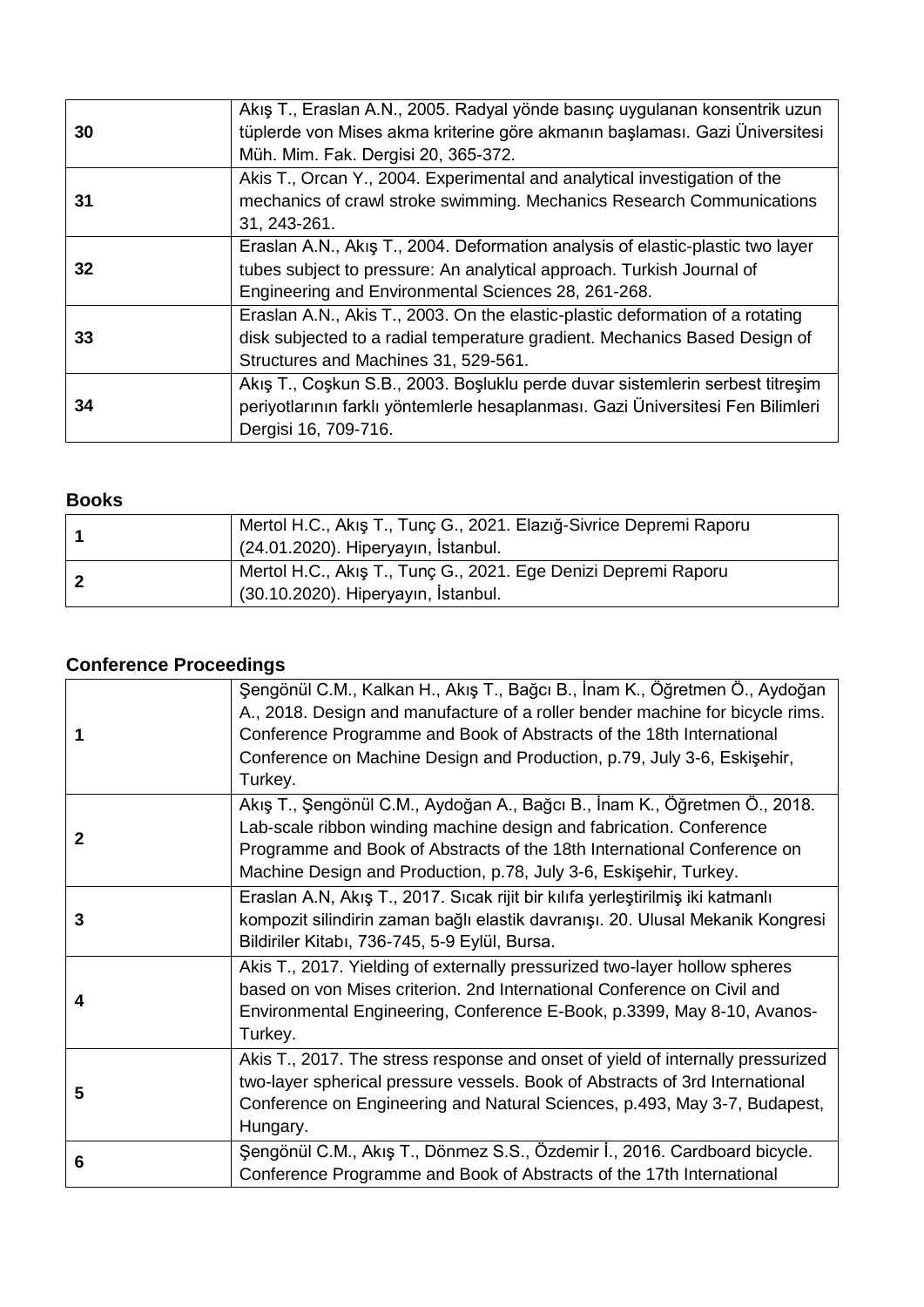|                | Conference on Machine Design and Production, p.55, July 12-15, Bursa,<br>Turkey (Proceedings - Paper ID: 105).                                                                                                                                                                                         |
|----------------|--------------------------------------------------------------------------------------------------------------------------------------------------------------------------------------------------------------------------------------------------------------------------------------------------------|
| $\overline{7}$ | Baran E., Mertol H.C., Akis T., 2016. Improvement of mechanical<br>performance in different concrete applications through use of steel fibers.<br>Proceedings of the 4th International Conference on Sustainable Construction<br>Materials and Technologies, August 7-11, Las Vegas, USA.              |
| 8              | Akış T., Alkan N., 2016. Elit serbest dalış sporcularının yarışma<br>performanslarını belirleyen faktörler. 19. Sualtı Bilim ve Teknoloji Toplantısı<br>Bildiriler Kitabı, s. 107, 21-23 Ekim, Sinop Üniversitesi.                                                                                     |
| 9              | Baran E., Akis T., Yesilmen S., 2010. Steel fiber reinforced concrete for bond<br>strength enhancement of prestressing strands. Book of Abstracts of the 9th<br>International Congress on Advances in Civil Engineering, p.224, September<br>27-30, Karadeniz Technical University, Trabzon, Turkey    |
| 10             | Altuntop, M. A., Akış, T., Güneş, B., 2007. Yumuşak kata sahip binaların<br>deprem güvenliği açısından değerlendirilmesi. 6. Ulusal Deprem Mühendisliği<br>Konferansı Bildiriler Kitabı Cilt 2, 371-382, 16-20 Ekim, İstanbul.                                                                         |
| 11             | Akış T., Eraslan A.N., 2007. İç içe geçmiş iki tabakalı basınç tüplerinin kısmen<br>plastik ve çevrimsel yükleme analizi. 15. Ulusal Mekanik Kongresi Bildiriler<br>Kitabı, 47-56, 3-7 Eylül, Isparta.                                                                                                 |
| 12             | Akis T., Tokdemir T., Yilmaz C., 2006. On the modeling of nonplanar shear<br>walls in shear wall-frame building structures. Book of Abstracts of the 3rd<br>European Conference on Computational Mechanics, p.100, June 5-9, Lisbon,<br>Portugal (Proceedings CD, ID-2480).                            |
| 13             | Akis T., Eraslan A.N., 2005. The functionally graded, heat generating elastic-<br>plastic tube: An analytical treatment by Mathematica. Proceedings of the 6th<br>International Congress on Thermal Stresses, Vol. 2, 713-716, May 26-29,<br>Vienna, Austria.                                          |
| 14             | Akış T., Eraslan A.N., 2005. Fonksiyonel derecelendirilmiş malzemeden<br>yapılmış uzun tüplerde düzgün olmayan iç ısı üretimi etkisinde plastik<br>akmanın başlaması. 14. Ulusal Mekanik Kongresi Bildiriler Kitabı, 65-73, 12-<br>16 Eylül, Antakya.                                                  |
| 15             | Akış T., Orçan Y., Eraslan A.N., 2004. Experimental analysis of crawl stroke<br>swimming. Abstract Book of the 10th ICPER-SD Europe Congress and the<br>TSSA 8th International Sports Science Congress, p.63, November 17-20,<br>Antalya, Turkey (Proceedings CD, 72_262).                             |
| 16             | Akış T., Orçan Y., Eraslan A.N., 2004. Mathematical modelling of crawl stroke<br>swimming. Abstract Book of the 10th ICPER-SD Europe Congress and the<br>TSSA 8th International Sports Science Congress, p.134, November 17-20,<br>Antalya, Turkey (Proceedings CD, 223_0264).                         |
| 17             | Eraslan A.N., Akis T., 2004. Residual stresses in nonlinear strain hardening<br>annular disks of variable thickness subject to external pressure. Abstracts and<br>CD-ROM Proceedings of the 21th International Congress on Theoretical and<br>Applied Mechanics, p.211, August 15-21, Warsaw, Poland. |
| 18             | Eraslan A.N., Argeso H., Akis T., 2003. Stress analysis in heat generating<br>steel-copper tube assembly with rigid casing. Proceedings of the 5th<br>International Congress on Thermal Stresses and Related Topics Vol. 2, VM-<br>511-514, June 6-10, Blacksburg VA, USA.                             |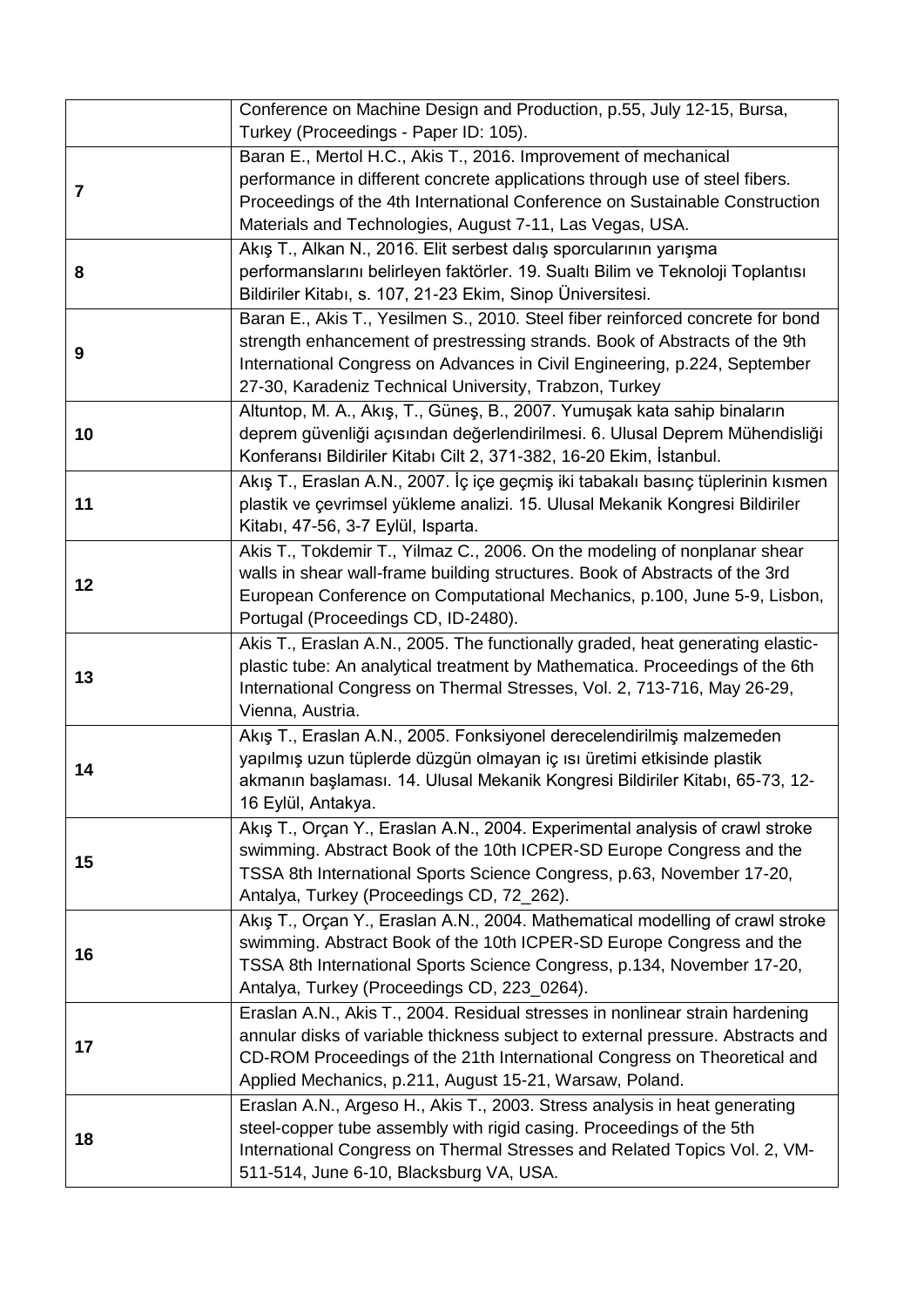| 19  | Eraslan A.N., Akis T., 2003. Stress distribution in a nonlinearly hardening<br>rotating fin. Proceedings of the 5th International Congress on Thermal<br>Stresses and Related Topics Vol. 1, TM-221-224, June 6-10, Blacksburg VA,<br>USA. |
|-----|--------------------------------------------------------------------------------------------------------------------------------------------------------------------------------------------------------------------------------------------|
| -20 | Eraslan A.N., Akış T., 2003. Basitleştirilmiş bir reaktif akış modelinin<br>PARPHEN kodu ile sayısal çözümleri. 13. Ulusal Mekanik Kongresi Bildiriler<br>Kitabı, 359-367, 8-12 Eylül, Gaziantep.                                          |

## **PROJECTS**

|              | Supervisor, Eksenel basma altında çeşitli poligonal kesitlere ayrılmış karton  |
|--------------|--------------------------------------------------------------------------------|
|              | silindirik kompozit yapıların mekanik davranışının incelenmesi. Atılım         |
|              | University LAP (Lisans Araştırma Projesi), ATÜ-LAP-C-1718-02, 2017-2018.       |
| $\mathbf{2}$ | Supervisor, Profil bükme makinası tasarımı ve imalatı. Atılım University LAP   |
|              | (Lisans Araştırma Projesi), ATÜ-LAP-A-1718-01, 2017-2018.                      |
| 3            | Supervisor, Filaman ve kağıt sarım makinası tasarımı. Atılım University LAP    |
|              | (Lisans Araştırma Projesi), ATÜ-LAP-A, 2016-2017.                              |
| 4            | Supervisor, Doğal ve geri dönüşümlü malzemeler ile kuvvetlendirilmiş karton    |
|              | bisiklet. Atılım University LAP (Lisans Araştırma Projesi), ATÜ-LAP-C-1516-    |
|              | 06, 2015-2016.                                                                 |
|              | Supervisor, Statik, dinamik ve mukavemet dersleri için aktif öğrenme           |
| 5            | yöntemlerinin ve araçlarının geliştirilmesi. Atılım University LAP (Lisans     |
|              | Araştırma Projesi), ATÜ-LAP-C-1213-04, 2013-2014.                              |
| 6            | Project Manager, Investigation of the performance free diving athletes and     |
|              | psychological factors. Atılım University BAP (Bilimsel Araştırma Projesi), ATÜ |
|              | BAP 2006-01, 2006-2007.                                                        |
| 7            | Instructor, Strengthening of coping capacities of populations affected by the  |
|              | Marmara Earthquake. UNDP-ECHO-METU-Turkish Psychologists Society.              |
|              | ECHO-EU-UNDP, 2000-2001.                                                       |

### **CITATIONS**

|                | <b>Citations</b>             | h-index |
|----------------|------------------------------|---------|
| Web of Science | 299 (without self-citations) |         |
| Scopus         | 363 (without self-citations) |         |
| Google Scholar | 631                          | 15      |

### **COURSES GIVEN**

| E 101 Engineering Fundamentals            |
|-------------------------------------------|
| CE 102 Introduction to Civil Engineering  |
| <b>CE 201 Basic Mechanics I - Statics</b> |
| CE 202 Basic Mechanics II - Dynamics      |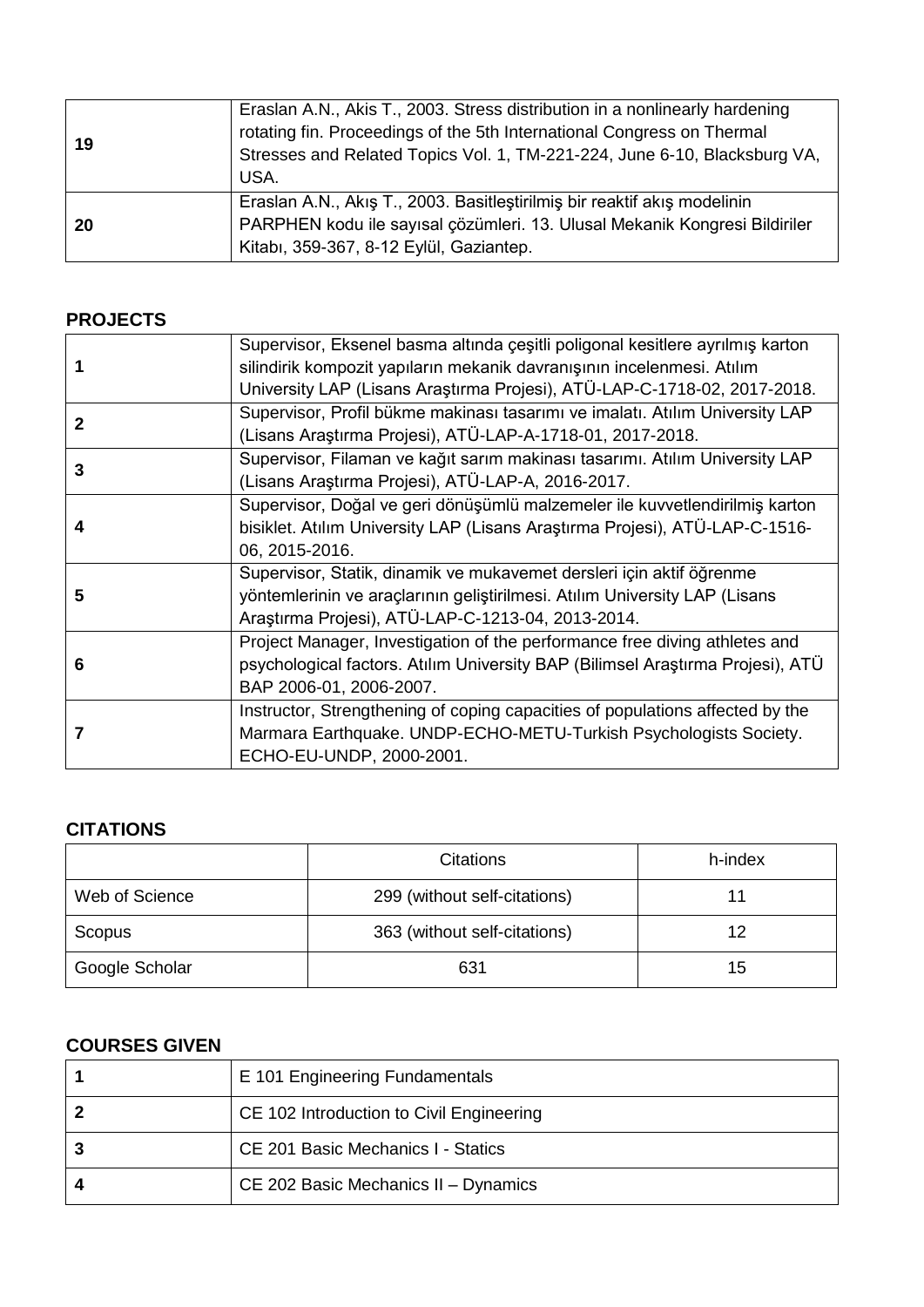| 5              | CE 204 Mechanics of Materials                                                                |
|----------------|----------------------------------------------------------------------------------------------|
| 6              | CE 210 Civil Engineering Materials                                                           |
| $\overline{7}$ | CE 319 Numerical Methods                                                                     |
| 8              | CE 421 Applied Solid Mechanics                                                               |
| 9              | <b>CE 424 Structural Systems</b>                                                             |
| 10             | CE 431 Computer Applications in Structural Engineering                                       |
| 11             | CE 490 Civil Engineering Design Project                                                      |
| 12             | CE 566 Advanced Mathematical Methods in Civil Engineering                                    |
| 13             | ME 601 Advanced Mathematics for Engineers                                                    |
| 14             | MIM 207 Statics and Strength of Materials (Department of Architecture, Atılım<br>University) |
| 15             | MIM 208 Statics (Department of Architecture, Atilim University)                              |
| 16             | ANR 246 Lifeguarding (Faculty of Sports Sciences, Hacettepe University)                      |

## **THESES SUPERVISED (M.S.)**

| 1              | Al-Noaimat, Y.A.A., 2021. Properties of burnt clay incorporated cements.        |
|----------------|---------------------------------------------------------------------------------|
|                | Atılım University, Department of Civil Engineering, Ankara, Turkey.             |
| $\mathbf{2}$   | Al-Karkhi, A.H.M., 2021. Investigation on the mechanical behaviour of           |
|                | polymer concrete filled aluminum tubes. Atılım University, Department of Civil  |
|                | Engineering, Ankara, Turkey (Co-Supervisor: Dr. C. Merih Şengönül).             |
|                | Aghi, A., 2020. Investigation of waste foundry sand modified polymer concrete   |
| 3              | as a rapid repair material. Atılım University, Department of Civil Engineering, |
|                | Ankara, Turkey (Co-Supervisor: Dr. C. Merih Şengönül).                          |
|                | Al-Ganad, A.A.A., 2020. Influence of waste foundry sand (WFS) and rice husk     |
|                | ash (RHA) on the mechanical properties of polymer concrete. Atılım              |
| 4              | University, Department of Civil Engineering, Ankara, Turkey (Co-Supervisor:     |
|                | Dr. C. Merih Şengönül).                                                         |
|                | Al-Mashhadani, H.M.A., 2019. Numerical analysis of fixed-ended multilayer       |
| 5              | and FGM elastic tubes under thermal and mechanical loads. Atılım University,    |
|                | Department of Civil Engineering, Ankara, Turkey.                                |
|                | Draisawi, A., 2015. Numerical analysis of bolted connections in steel lattice   |
| 6              | transmission towers. Atılım University, Department of Civil Engineering,        |
|                | Ankara, Turkey (Co-Supervisor: Dr. Eray Baran).                                 |
| $\overline{7}$ | Tafida, A.K., 2014. Overall cost optimization of a concrete bridge using        |
|                | simulated annealing algorithm. Atılım University, Department of Civil           |
|                | Engineering, Ankara, Turkey (Co-Supervisor: Dr. Orhan Dengiz).                  |
|                | Coran, A.N.N., 2014. Analytical and numerical investigation of uniformly        |
| 8              | loaded simply supported circular plates. Atılım University, Department of Civil |
|                | Engineering, Ankara, Turkey.                                                    |
| 9              | Şen, G., 2014. Behavior of bolted tension splice connections in steel lattice   |
|                |                                                                                 |